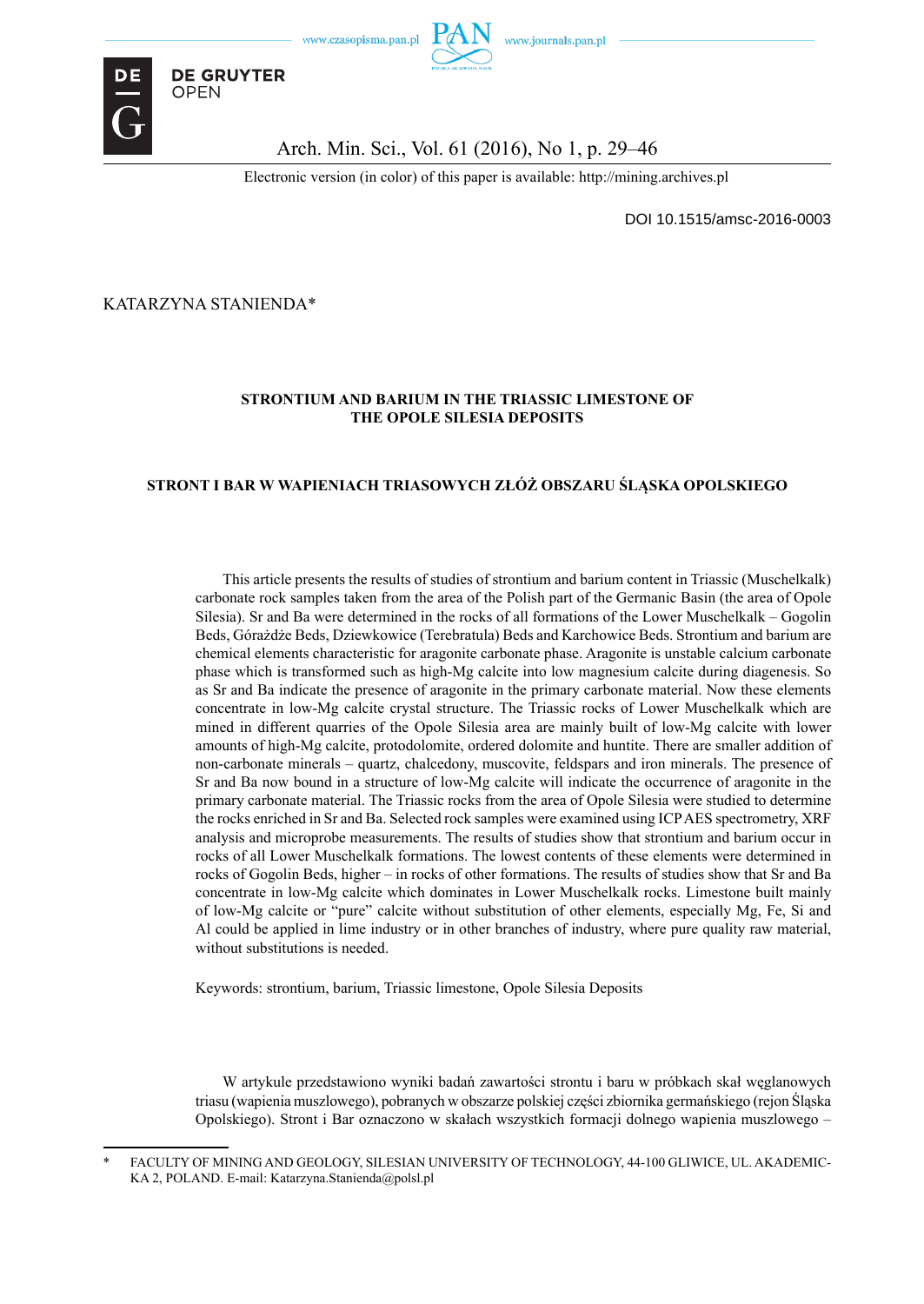

w warstwach gogolińskich, górażdżańskich, dziewkowickich (terebratulowych) i karchowickich. Stront i bar są charakterystyczne dla aragonitowej fazy węglanowej. Aragonit stanowi niestabilną fazę węglanu wapnia, która, podobnie jak kalcyt wysokomagnezowy ulega przeobrażeniu w niskomagnezowy kalcyt podczas diagenezy. Zatem obecność Sr i Ba wskazuje na występowanie aragonitu w pierwotnym materiale węglanowym. Obecnie pierwiastki te występują w strukturze niskomagnezowego kalcytu. Skały triasowe dolnego wapienia muszlowego, eksploatowane w różnych kamieniołomach obszaru Śląska Opolskiego są zbudowane głównie z niskomagnezowego kalcytu przy mniejszym udziale kalcytu wysokomagnezowego, protodolomitu, dolomitu uporządkowanego i huntytu. W skałach tych występują niewielkie domieszki minerałów niewęglanowych – kwarcu, chalcedonu, muskowitu, skaleni i minerałów żelaza. Obecność Sr i Ba, związanych w strukturze niskomagnezowego kalcytu będzie wskazywać na występowanie aragonitu w pierwotnym materiale węglanowym.

Skały triasowe z obszaru Śląska Opolskiego analizowano w celu określenia, które wapienie są wzbogacone w Sr i Ba. Wybrane próbki skał poddano następującym analizom: spektrometrii ICP AES, analizie XRF oraz badaniom w mikroobszarach. Wyniki badań wykazały, że stront i bar występują w skałach wszystkich formacji dolnego wapienia muszlowego. Najniższe zawartości tych pierwiastków oznaczono w skałach warstw gogolińskich, wyższe w skałach pozostałych formacji. Wyniki badań wskazują, że Sr i Ba koncentrują się w niskomagnezowym kalcycie, który dominuje w skałach dolnego wapienia muszlowego. Wapienie zbudowane z niskomagnezowego kalcytu lub "czystego" kalcytu bez podstawień innych pierwiastków, głównie Mg, Fe, Si i Al, mogą być stosowane w przemyśle wapienniczym lub innych gałęziach przemysłu, w których wymagany jest surowiec "czysty" jakościowo, bez domieszek.

**Słowa kluczowe:** stront, bar, wapienie triasowe, złoża Śląska Opolskiego

# **1. Introduction**

The Opole Silesia region is a zone of the eastern part of the epicontinental Germanic Basin (Assmann, 1944; Szulc, 2000). Deposits of the Germanic Basin are made of Triassic carbonate rocks, including Muschelkalk rocks (Middle Triassic). Triassic limestones are mined in various quarries of the Opole region. They constitute the material used in various industries, mainly as raw material for lime and cement production, for flue gas desulfurization, as well as an additive to animal feed and a fertilizer ingredient. It is used in various branches of industry as a raw material of suitable geochemical composition. That determines, among other things, the need for selective operation in various quarries, which is usually carried out using blasting. The problem has been the subject of many studies, including, *inter alia*: the issue of costs and the best layout of the mine pit, cracking of rocks as an adverse effect of blasting and the analysis of the fineness of the material before blasting work commences in quarries, conducted in order to determine the effectiveness of shooting (Bazzazi & Esmaeili, 2012; Mikaeil et al., 2011). Thus, the geochemical composition of limestone will affect its mechanical properties analyzed during the planning stage of blasting.

The limestones of the Opole Silesia region are diverse in terms of content of Ca and Mg and ingredients such as Fe, Mn, Si, Al, as well as Sr and Ba (Stanienda, 2011, 2013a, b, 2014). Strontium and barium are elements whose content would determine decisively the quality of the raw material limestone, such as, eg. the amount of Ca, Mg, or impurity of Fe, Mn, Si and Al. They usually occur in small amounts, similarly to rare elements in the mineral substance of coal in coal seams, such as Ti, Zr, Cr, P and others, which are part of the heavy minerals present in the rocks surrounding coal deposits (Stanienda, 2015), or radon present often in coal deposits (Ball & Wysocka, 2011), which, however, in contrast to Sr and Ba found in limestone, is toxic. The diversity of shell limestone deposits, including geochemical variability of their composi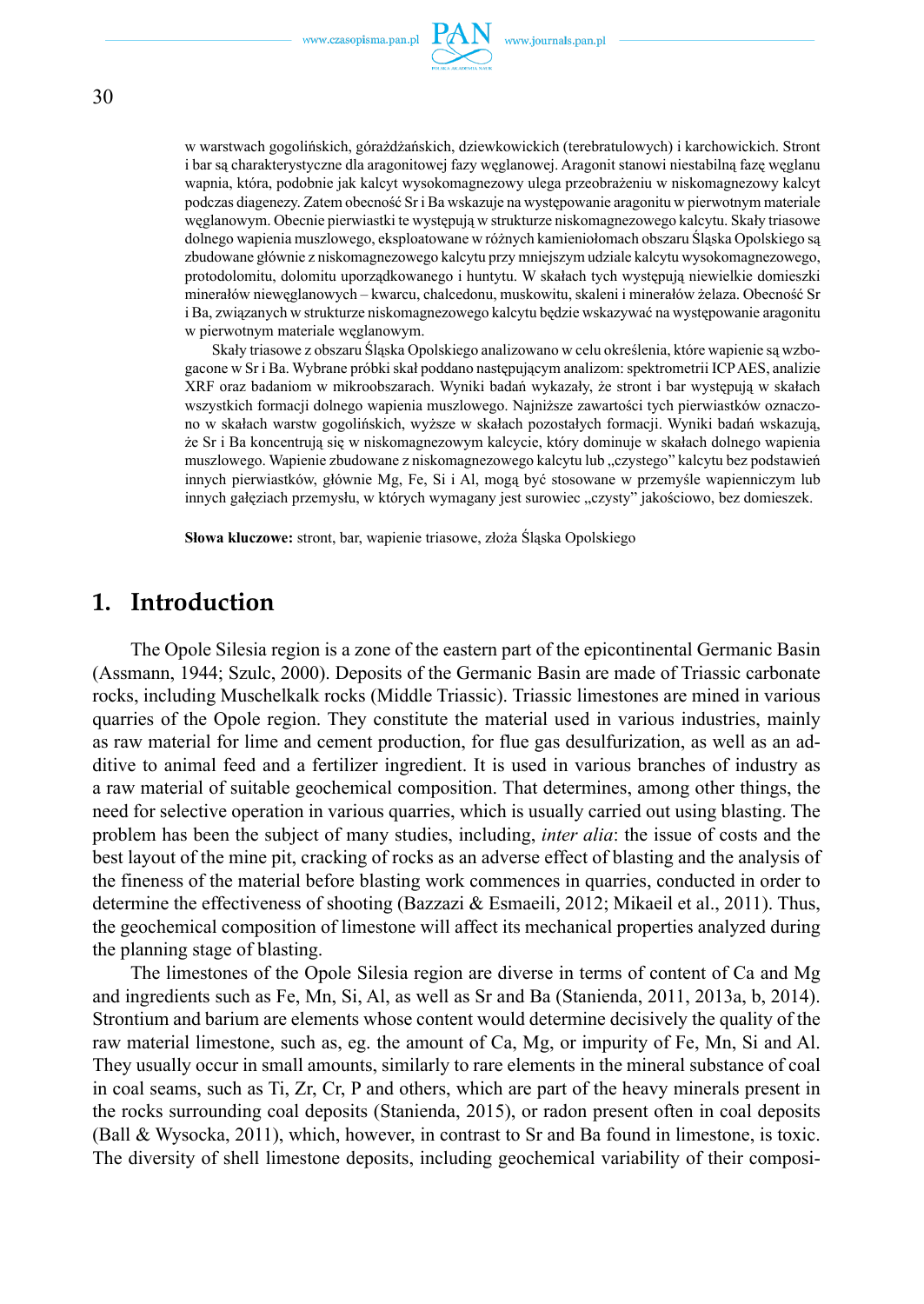www.czasopisma.pan.pl  $PAN$  www.journals.pan.pl

tion, is a result of the sedimentation conditions of the Germanic Basin (Szulc, 1990, 1993, 2000, 2007). Lower Muschelkalk deposits formed in changing environments of marine transgression and regression. In addition, the diversity of the geochemical composition was also influenced by diagenetic processes that led to changes in the mineral composition of the original carbonate material, including the transformation of unstable carbonate phases into stable ones. As a result of diagenesis, high magnesium calcite and aragonite was transformed into low magnesium calcite (Ali et al., 2010; Althoff, 1977; Boggs, 2010; Fairchild et al., 2000; Mackenzie & Andersson, 2013; Morse et al., 2006; Stanienda, 2013a, b). Dolomite appeared as a result of dolomitization. Dolomite was transformed into calcite during dedolomitization, and silica concretions occurred as a result of the process of silicification. Additionally, mineral carbonates underwent dissolution during diagenesis and spaces left by the dissolved carbonates were filled with mineral iron, forming stylolites (Bodzioch, 2005; Boggs, 2010; Stanienda, 2013a, b). Carbonate rocks of the Opole Silesia area are mostly limestone, dolomitic limestone, in some places marl limestone built in majority with low magnesium calcite, and in minority with high magnesium calcite, ordered dolomite, protodolomite and huntite. Possible additives include: siderite, ankerite and non-carbonate minerals: quartz, chalcedony, mica, clay minerals, feldspar, as well as Fe oxides and sulphides (Stanienda, 2011, 2013a, b).

This article presents the results of research on strontium and barium marked in Triassic deposits of Lower Muschelkalk, whose profile includes (counting from its botton): the Gogolin Beds, then the Górażdże, Dziewkowice (Terebratula) and Karchowice Beds, with the last one deposited at the top of the profile. Strontium and barium indicate the presence of aragonite in the original carbonate sediment, which is an unstable phase of calcium carbonate, and which is transformed into low magnesium calcite during diagenesis. Thus, Sr and Ba are currently present in low magnesium calcite.

# **2. Methodology of study**

## **2.1. Field study**

Samples for the study were collected from the area of Opole Silesia, in the quarries of Strzelce Opolskie, Ligota Dolna, Szymiszów, Wysoka, Tarnów Opolski and in the area of Mount St. Anne (Fig. 1), from all of lower shell limestone formations: the lower and upper Gogolin Beds, the Górażdże, Dziewkowice (Terebratula) and Karchowice Beds.

Samples from the lower Gogolin Beds were taken in the Gogolin quarry, from the upper Gogolin Beds – in the Gogolin and Ligota Dolna quarries, from the Górażdże Beds – in the Strzelce Opolskie, Ligota Dolna and Wysoka quarries and from an exposure in the amphitheater at Mount St. Anne, from the Dziewkowice Beds – in the Strzelce Opolskie, Szymiszów quarries and an exposure in the area of Mount St. Anne, from the Karchowice Beds – in the Strzelce Opolskie and Tarnów Opolski quarries and from the exposures in the area of Mount St. Anna (Stanienda, 2011, 2013a).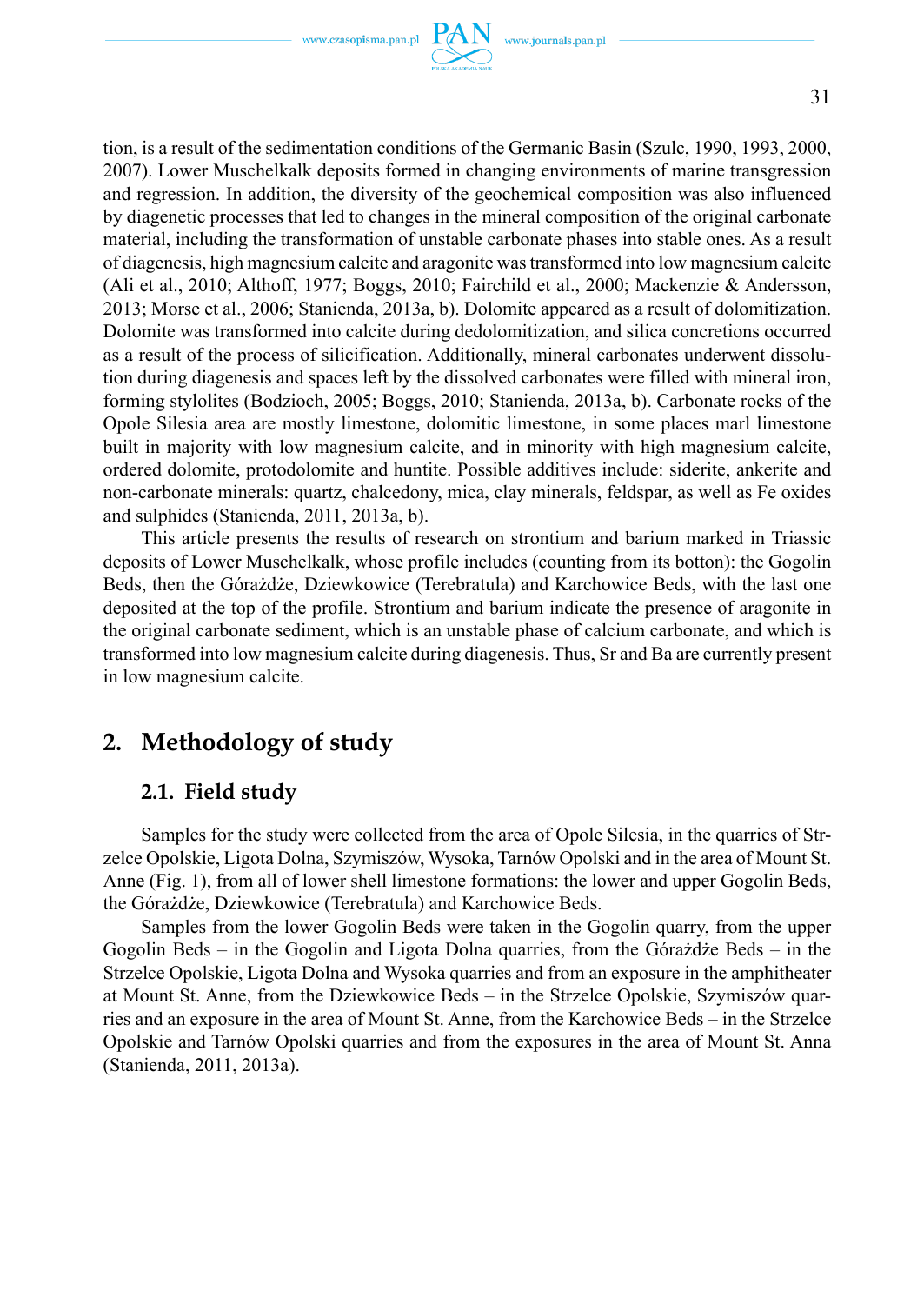

Fig. 1. Location of the analyzed area (Stanienda, 2013a)

## **2.2. Laboratory study**

The research of Triassic limestones of the Opole Silesia area included ICP AES spectrometry, an XRF analysis and an examination of microareas (microprobe measurements). AES ICP spectrometry was carried out at the Institute of Applied Geology of the Silesian University of Technology. The analysis was performed using a type JY 2000 emission spectrometer with excitation of inductively coupled plasma (ICP-AES), which is used for measuring contents of elements in solid and liquid samples. The measurement is based on the phenomenon of atomic emission. 19 samples of limestone taken from all formations of lower shell limestone were analyzed. Two samples  $(G1, G4)$  were taken in the Gogolin quarry,  $4 -$  in the Ligota Dolna quarry,  $4 -$  in the area of Mount St. Anne, 5 – in the Strzelce Opolskie quarry and 4 – in the Tarnów Opolski quarry. The XRF analysis was performed in the Refractory Materials Devision in Gliwice, a branch of the Institute of Ceramics and Building Materials in Warsaw. This analysis was executed during the implementation phase of a research on carbonate phases of Triassic limestone from the Opole region, diagenetic processes and possibilities of using limestone containing magnesium in the flue gas desulfurization process (Stanienda, 2013a). This method was used to determine the amount of strontium. The analysis was carried out on ten samples. One sample from the quarries in Gogolin  $(G1)$  and Ligota Dolna (LD11), two samples from Wysoka (W1, W5), three from Mount St. Anne (SA2, SA5 and SA12) and three from Strzelce Opolskie (SO1, SO17 and SO20) were chosen. The tests were performed using a WDXRF PW 2424 sequential X-ray fluorescence spectrometer (PANalytical). An X-ray spectral microanalysis (research in microareas – microprobe measurements) was performed at the Institute of Non-Ferrous Metals, also during the implementation phase of a research on carbonate phases of Triassic limestones of the Opole region, diagenetic processes and possibilities of using limestone containing magnesium in a desulphurization process (Stanienda, 2011, 2013a, b, 2014). The study involved a total of 10 samples. Analyses were performed with use of EPMA X-ray microanalysis techniques using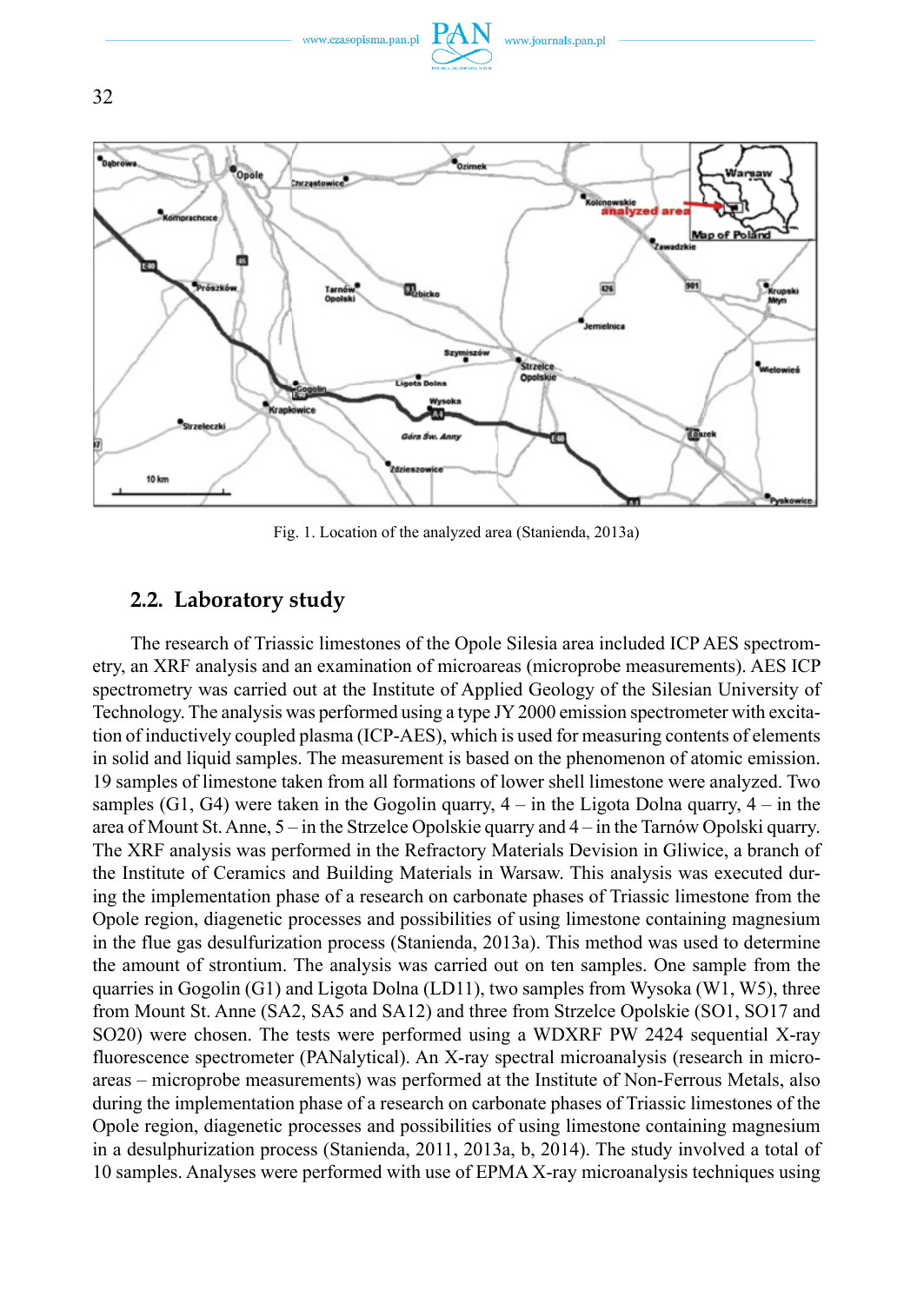a JXA-8230 X-ray microprobe (JEOL). Tests were conducted on sample specimens which were sputtered with a layer of carbon. The quantitative analysis of Sr and Ba, conducted using WDS spectrometers, was performed in microareas of samples G1, LD11, SA12, SO1, SO14, SO17, SO20, W1, W5 and S2.

# **3. Results of study**

# **3.1. Results of ICP AES spectrometry**

The biggest number of samples from all formations of lower Muschelkalk was subjected to ICP AES Spectrometry. 5 samples from the Gogolin Beds, 4 samples from Górażdże Beds, 4 – from Dziewkowice (Terebratula) Beds and 6 – from the Karchowice Beds were analyzed. The results are given in Table 1.

| No.            | <b>Formation</b>   |                  |       | Sr            |       | Ba      |
|----------------|--------------------|------------------|-------|---------------|-------|---------|
|                |                    | Sample number    | [ppm] | $[%$ mass $]$ | [ppm] | [%mass] |
| 1              |                    | G1               | 185   | 0.0185        | 150   | 0.015   |
| $\overline{2}$ |                    | G4               | 175   | 0.0175        | 167   | 0.0167  |
| 3              | Gogolin Beds       | LD4              | 210   | 0.021         | 197   | 0.0197  |
| $\overline{4}$ |                    | LD <sub>9</sub>  | 245   | 0.0245        | 240   | 0.024   |
| 5              |                    | LD11             | 250   | 0.025         | 239   | 0.0239  |
| 6              |                    | LD14             | 198   | 0.0198        | 188   | 0.0188  |
| 7              |                    | SA7              | 310   | 0.031         | 298   | 0.0298  |
| 8              | Górażdże Beds      | <b>SA10</b>      | 305   | 0.0305        | 285   | 0,0285  |
| 9              |                    | SA12             | 320   | 0.032         | 303   | 0.0303  |
| 10             |                    | <b>SA15</b>      | 305   | 0.0305        | 287   | 0.0287  |
| 11             | Dziewkowice        | SO <sub>6</sub>  | 210   | 0.021         | 215   | 0.0215  |
| 12             | (Terebratula) Beds | SO <sub>9</sub>  | 225   | 0.0225        | 220   | 0.022   |
| 13             |                    | SO30             | 254   | 0.0254        | 223   | 0.0223  |
| 14             |                    | SO <sub>7</sub>  | 198   | 0.0198        | 165   | 0.0165  |
| 15             |                    | SO <sub>22</sub> | 230   | 0.023         | 205   | 0.0205  |
| 16             | Karchowice Beds    | TO7              | 135   | 0.0135        | 120   | 0.012   |
| 17             |                    | TO41             | 120   | 0.012         | 105   | 0.0105  |
| 18             |                    | <b>TO15</b>      | 175   | 0.0175        | 155   | 0.0155  |
| 19             |                    | TO62             | 190   | 0.019         | 170   | 0.17    |

Results of ICP AES spectrometry

# **Gogolin Beds limestone**

The strontium content in Gogolin Beds limestone varies from 175 ppm to 250 ppm, whereas a lower an amount of Sr was determined in rocks from Gogolin and a higher amount in limestone from the quarry in Ligota Dolna. A similar pattern was observed for barium, which is higher in the rocks of Ligota Dolna and lower in limestone of Gogolin. The content of Ba in Gogolin Beds limestone varies from 150 ppm to 240 ppm.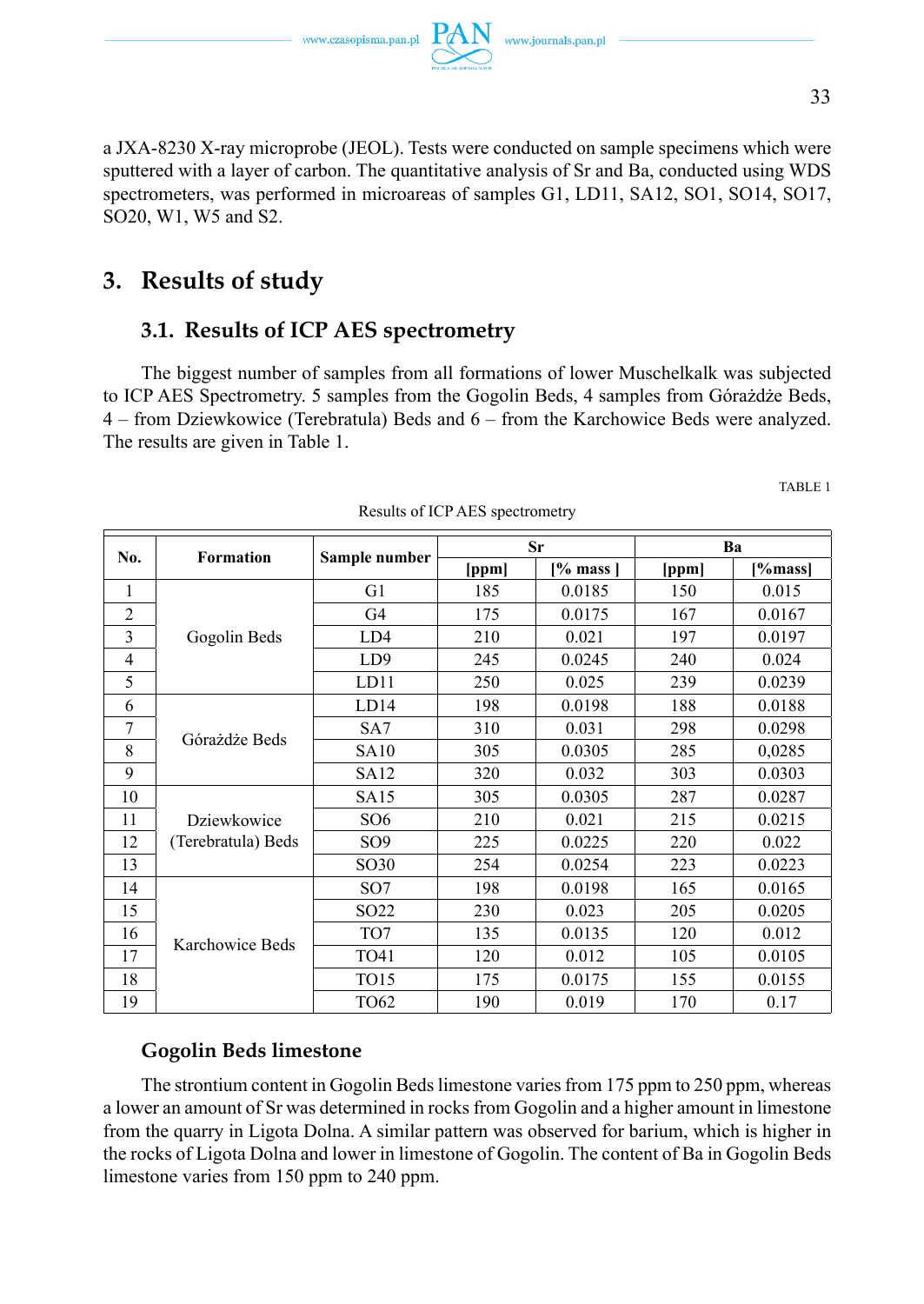

#### **Górażdże Beds limestone**

Górażdże limestone is generally characterized by higher values of strontium and barium when compared with Gogolin limestone. The amount of Sr in the rocks of this formation ranges from 198 ppm to 320 ppm. Higher levels of  $Sr > 300$  ppm were determined in limestone from the area of Mount St. Anne, lower Sr < 200 ppm in rocks from the quarry in Ligota Dolna. The content of Ba varies from 188 ppm to 303 ppm, the amount of Ba  $\leq$  200 ppm is characteristic of the rocks from Ligota Dolna, while the content of Ba > 280 ppm is found in the rocks in the area near Mount St. Anne.

### **Dziewkowice (Terebratula) Beds limestone**

The content of Sr in this formation of limestone ranges from 210 ppm to 305 ppm. The amount of  $Sr > 300$  ppm is characteristic of the rocks from Mount St. Anne, while values of less than 260 ppm were found in limestone from the quarry in Strzelce Opolskie. The amount of barium varies from 215 ppm to 287 ppm, with a value of 287 ppm (the highest) characteristic of the rocks from Mount St. Anne and lower values – for limestone from the quarry in Strzelce Opolskie.

### **Karchowice Beds limestone**

The limestone samples of the Karchowice Beds were collected from the quarries in Strzelce Opolskie and Tarnów Opolski. Overall strontium content ranges from 120 ppm to 230 ppm. The amount of Sr < 195 ppm is characteristic for the rocks from Tarnów Opolski, while higher than 195 ppm – for limestone from the quarry in Strzelce Opolskie. The content of barium varies in the Karchowice Beds limestone from 105 ppm to 205 ppm.

Summing up the results of ICP AES spectrometry, it can be concluded that the Gogolin and Karchowice Beds limestone generally have a lower strontium content than the Górażdże and Dziewkowice Beds rocks. A similar pattern was also observed for the amounts of barium. However, there are exceptions. The amount of Sr in sample LD14 is much lower than the amount of this element in other samples from the Górażdże formation and even lower than the amount of Sr in some samples from the Gogolin Beds (LD4, LD9 and LD11). In case of barium there are even more exceptions. One example is sample LD14, where the determined amount of Ba was lower than in some limestone samples of the Gogolin Beds (samples LD4, LD9 and LD11). Also some samples from the Dziewkowice Beds (SO6, SO30 SO9) have a lower content of Ba than the aforementioned samples from the Gogolin Beds.

# **3.2. Results of XRF analysis**

An XRF analysis of strontium content was carried out to complement the results of ICP AES spectrometry. The results are given in Table 2. Most samples analyzed by this method were not spectrometrically tested (an ICP AES analysis). Exceptions are sample G1 and LD11, in which Sr content was determined using both methods.

The content of Sr determined using XRF method in the Gogolin Beds limestone varies from 319.6 ppm to 434.1 ppm. Sr content is higher than that obtained as a result of the measurement with an emission spectrometer. In the case of limestone samples from other formations, the results of the XRF analysis cannot be compared with the results of ICP AES spectrometry as different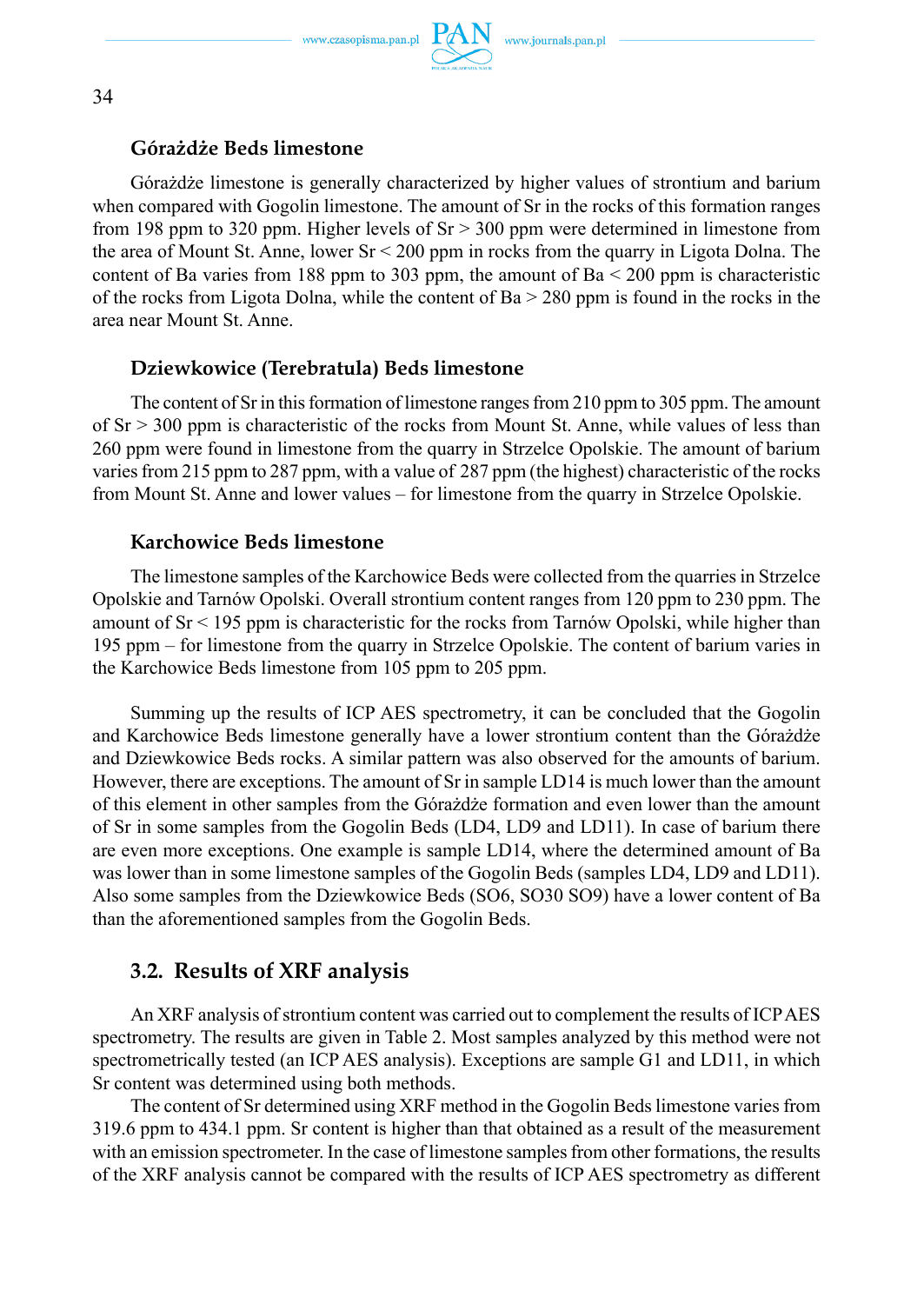samples from these formations were analyzed. The amount of Sr in the Górażdże Beds rock varies from 287 ppm to 334.6 ppm, in the Dziewkowice (Terebratula) Beds rock – from 301.2 ppm to 312.9 ppm, and in limestone from the Karchowice Beds – from 87.8 ppm to 137.8 ppm. The results of the XRF analysis indicate that the lowest amount of strontium is in limestone of the Karchowice Beds, while higher Sr content was determined in the rocks of other formations.

TABLE 2

| Sample<br>origin and its<br>number |                            |         | <b>Gogolin Beds</b> |                 |        | <b>Dziewkowice</b><br>Górażdże Beds<br><b>Beds</b> |             | <b>Karchowice Beds</b> |        |             |             |
|------------------------------------|----------------------------|---------|---------------------|-----------------|--------|----------------------------------------------------|-------------|------------------------|--------|-------------|-------------|
|                                    |                            | LD11    | G1                  | SA <sub>5</sub> | W1     | W <sub>5</sub>                                     | <b>SA12</b> | SO <sub>1</sub>        | SA2    | <b>SO17</b> | <b>SO20</b> |
|                                    | Type of<br>analyzed sample | dry     | dry                 | dry             | dry    | dry                                                | dry         | dry                    | drv    | dry         | dry         |
| Sr                                 | ppm                        | 434.1   | 319.6               | 320.0           | 287.0  | 334.6                                              | 312.9       | 301.2                  | 99.0   | 137.8       | 87.8        |
|                                    | [%mass]]                   | 0.04341 | 0.03196             | 0.032           | 0.0287 | 0.03346                                            | 0.03129     | 0.03012                | 0.0099 | 0.01378     | 0.00878     |

Results of XRF analysis of Sr and Ba in selected samples (Stanienda, 2013a)

# **3.3. Results of microprobe measurements**

The tests showed the greatest differentiation in the amounts of Sr and Ba as a result of measurements of selected points of microareas in the analyzed samples. This diversity confirms the variability of the chemical composition of individual micro-areas within each of the tested limestone. Designation of Sr and Ba was performed in the areas where carbonate base of limestone or allochem bonding cement (bioclasts) were present.

## **Gogolin Beds limestone**

Sr content in the Gogolin Beds limestone changes in each microarea of the test samples (G1 and LD11) (Figs. 2 and 3) from 100 to 1000 ppm, and barium – from 300 to 2000 ppm (Tabs. 3 and 4). In both cases of Sr and Ba, higher content of these elements is characteristic of the rocks of Ligota Dolna, while lower content – of limestone from Gogolin. The results show significant differences in the content of both Sr and Ba in the Gogolin Beds rock.

TABLE 3

| Point number | Sr      |       | Ba      |       |  |
|--------------|---------|-------|---------|-------|--|
|              | [%mass] | [ppm] | [%mass] | [ppm] |  |
|              | 0.09    | 900   | 0.07    | 700   |  |
| ↑            | 0.03    | 300   | U       |       |  |
|              | 0.01    | 100   |         |       |  |
|              | 0.05    | 500   |         |       |  |
|              | 0.02    | 200   | 0       | 400   |  |
| n            | 0.05    | 500   | 0.03    | 300   |  |
|              |         |       | O       |       |  |
|              | 0.01    | 100   |         |       |  |

Microprobe chemical analyses of Sr and Ba in microarea of sample G1 (Stanienda 2013a, 2014)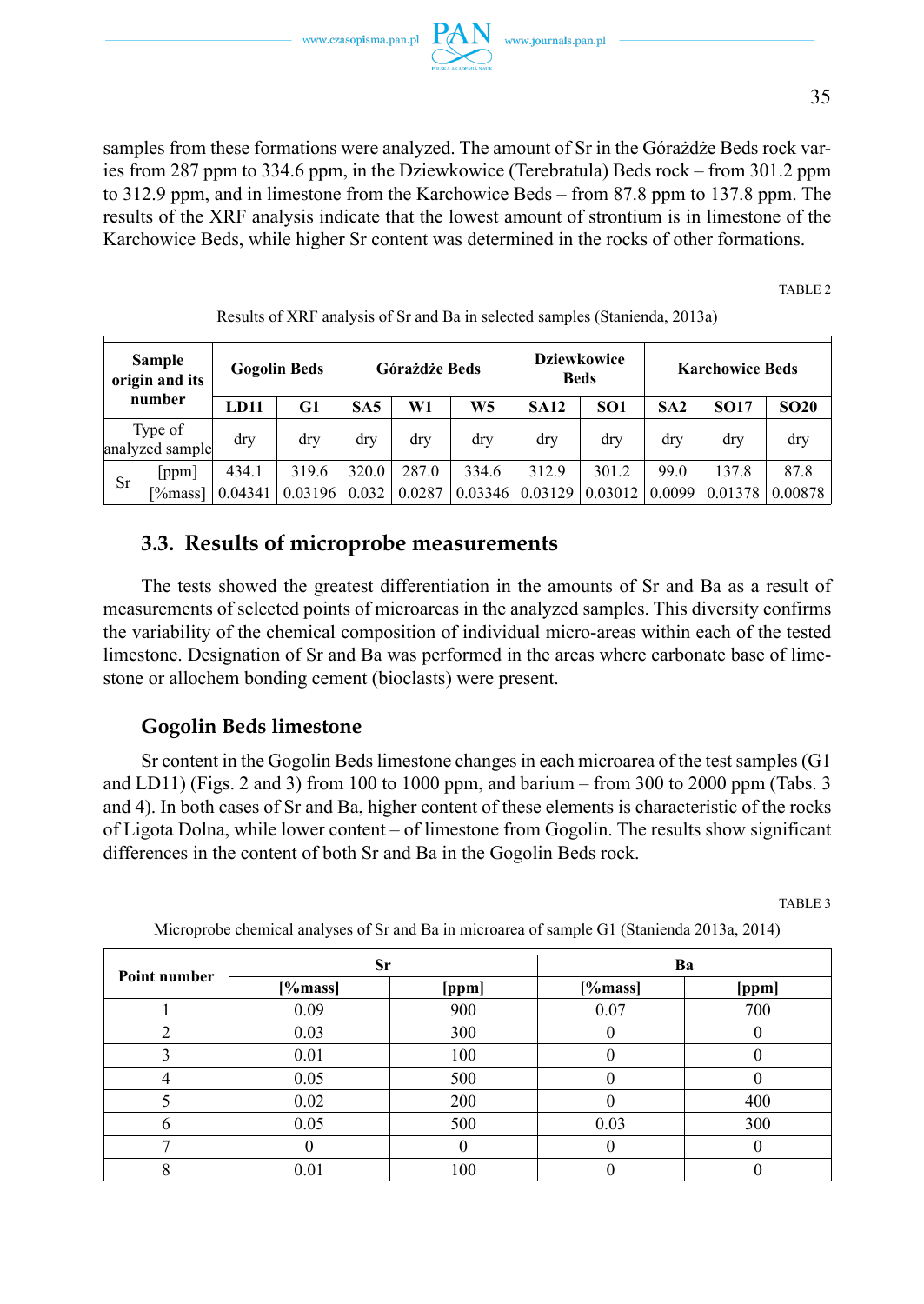www.czasopisma.pan.pl



Fig. 2. BSE image of a sample G1 (Upper Gogolin limestone from Gogolin) (Stanienda, 2013a, 2014). Magn. 2000×. Light grey – calcite. 1-8 – points of chemical analysis



Fig. 3. BSE image of a sample LD11 (Upper Gogolin limestone from Ligota Dolna) (Stanienda, 2013a). Magn. 2000×. Light grey – calcite; dark grey – carbonate phase rich in magnesium. 1-4 – points of chemical analysis

TABLE 4

| Point number | м       |       | Ba      |       |
|--------------|---------|-------|---------|-------|
|              | [%mass] | [ppm] | [%mass] | [ppm] |
|              |         |       |         |       |
|              |         |       | 0.10    | 1000  |
|              | 0.10    | 1000  |         |       |
|              | 0.10    | 1000  |         | 2000  |

Microprobe chemical analyses of Sr and Ba in microarea of sample LD11 (Stanienda, 2013a)

## **Górażdże Beds limestone**

Sr content in the Górażdże Beds limestone changes in each microarea of the test samples (W5 and SA5) (Figs. 4 and 5) from 100 to 1200 ppm, and barium – from 300 to 800 ppm (Tabs. 5 and 6). In both cases of samples: from the quarry in Wysoka (W5) and limestone from the area of Mount St. Anne (sample SA5) a variation of Sr at various points of the examined microareas can be observed. Barium was found at only one microarea point of a sample from the Wysoka quarry (W5), while in case of a rock from Mount St. Anne (sample SA5) – in six of the seven analyzed points. The results show significant differences in the content of Sr in the Górażdże Beds rock, while the diversity of barium content is significantly lower.

TABLE 5

Microprobe chemical analyses of Sr and Ba in microarea of sample W5 (Stanienda, 2013a)

| Point number |           | Sr            | Ba      |       |
|--------------|-----------|---------------|---------|-------|
|              | [%mass]   | [ppm]         | [%mass] | [ppm] |
|              |           |               |         |       |
|              | $_{0.01}$ | $100^{\circ}$ | 0.04    | 400   |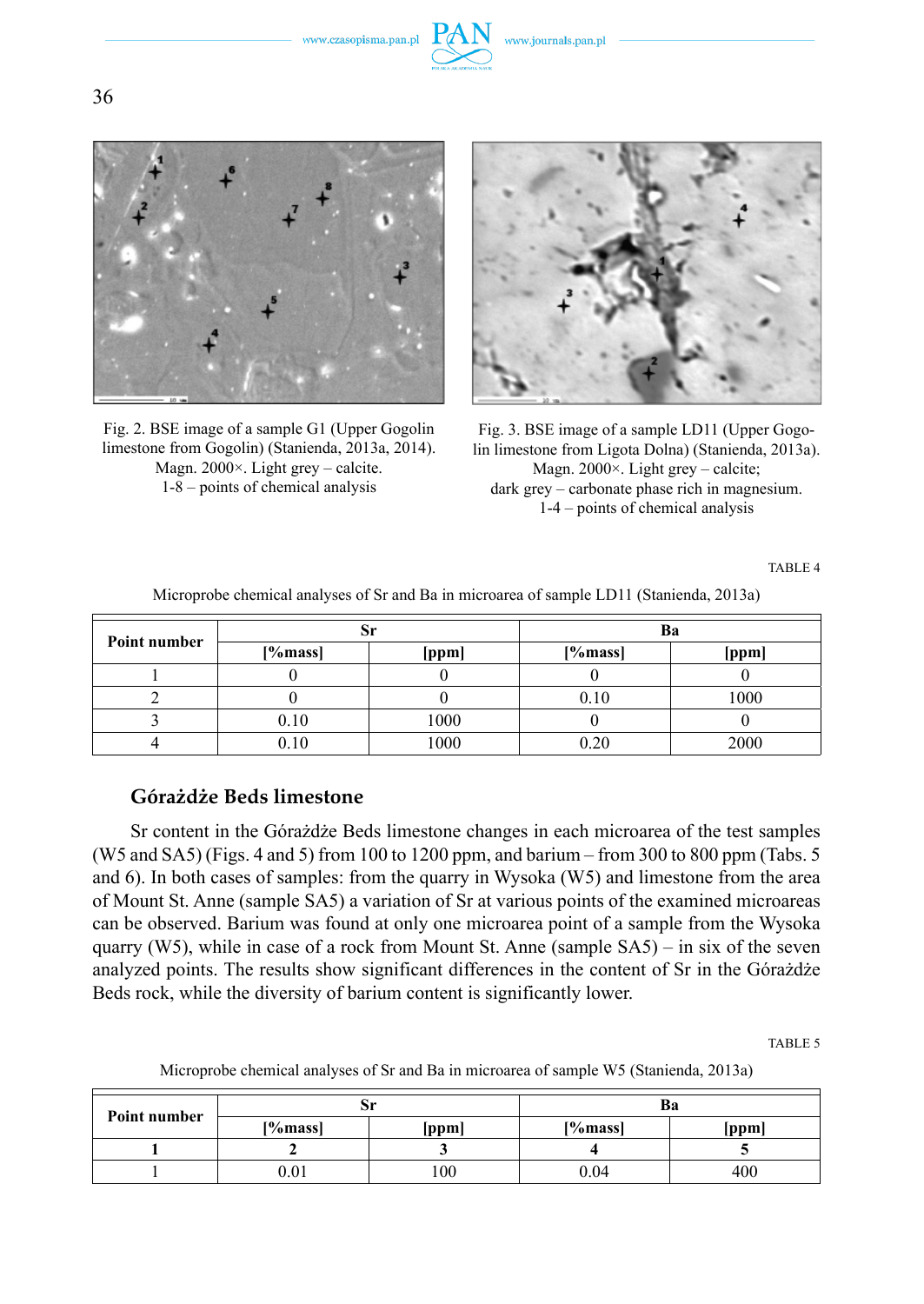www.czasopisma.pan.pl



Fig. 4. BSE image of a sample W5 (Górażdże limestone from Wysoka) (Stanienda, 2013a). Magn. 2000×. Light grey – calcite; dark grey – carbonate phase rich in magnesium. 1-7 – points of chemical analysis



Fig. 5. BSE image of a sample SA5 (Górażdże limestone from Mount St. Anne) (Stanienda, 2013a). Magn. 2000×. Light grey – calcite; dark grey – carbonate phase rich in magnesium. 1-5 – points of chemical analysis

|      |     | 0.03 | 300 |
|------|-----|------|-----|
| 0.07 | 700 |      |     |
|      |     | 0.08 | 800 |
| 0.05 | 500 | 0.03 | 300 |
| 0.05 | 500 | 0.04 | 400 |
| 0.06 | 600 | 0.03 | 300 |

TABLE 6

Microprobe chemical analyses of Sr and Ba in microarea of sample SA5 (Stanienda, 2013a)

|              |         | Sr    | Ba      |       |  |  |  |
|--------------|---------|-------|---------|-------|--|--|--|
| Point number | [%mass] | [ppm] | [%mass] | [ppm] |  |  |  |
|              | 0.07    | 700   |         |       |  |  |  |
|              | 0.09    | 900   | 0.05    | 500   |  |  |  |
|              | 0.04    | 400   |         |       |  |  |  |
|              | 0.05    | 500   |         |       |  |  |  |
|              | 0.12    | 1200  |         |       |  |  |  |

#### **Dziewkowice (Terebratula) Beds limestone**

Sr content in the Dziewkowice Beds limestone changes in each microarea of the test samples (SA12, S2 and SO1) (Figs. 6, 7 and 8) from 100 to 1200 ppm, and barium – from 100 to 56900 ppm (Tabs. 7, 8 and 9). Like in the case of the Górażdże Beds rock, limestone of the Dziewkowice Beds shows considerable variation in the content of strontium, with the highest value observed in a sample from Mount St. Anne (SA12). In addition, the Dziewkowice limestone also demonstrates differences in the content of barium, which is higher than in the previous two rock formations. The highest amount of Ba was determined in a sample from Szymiszów (S2).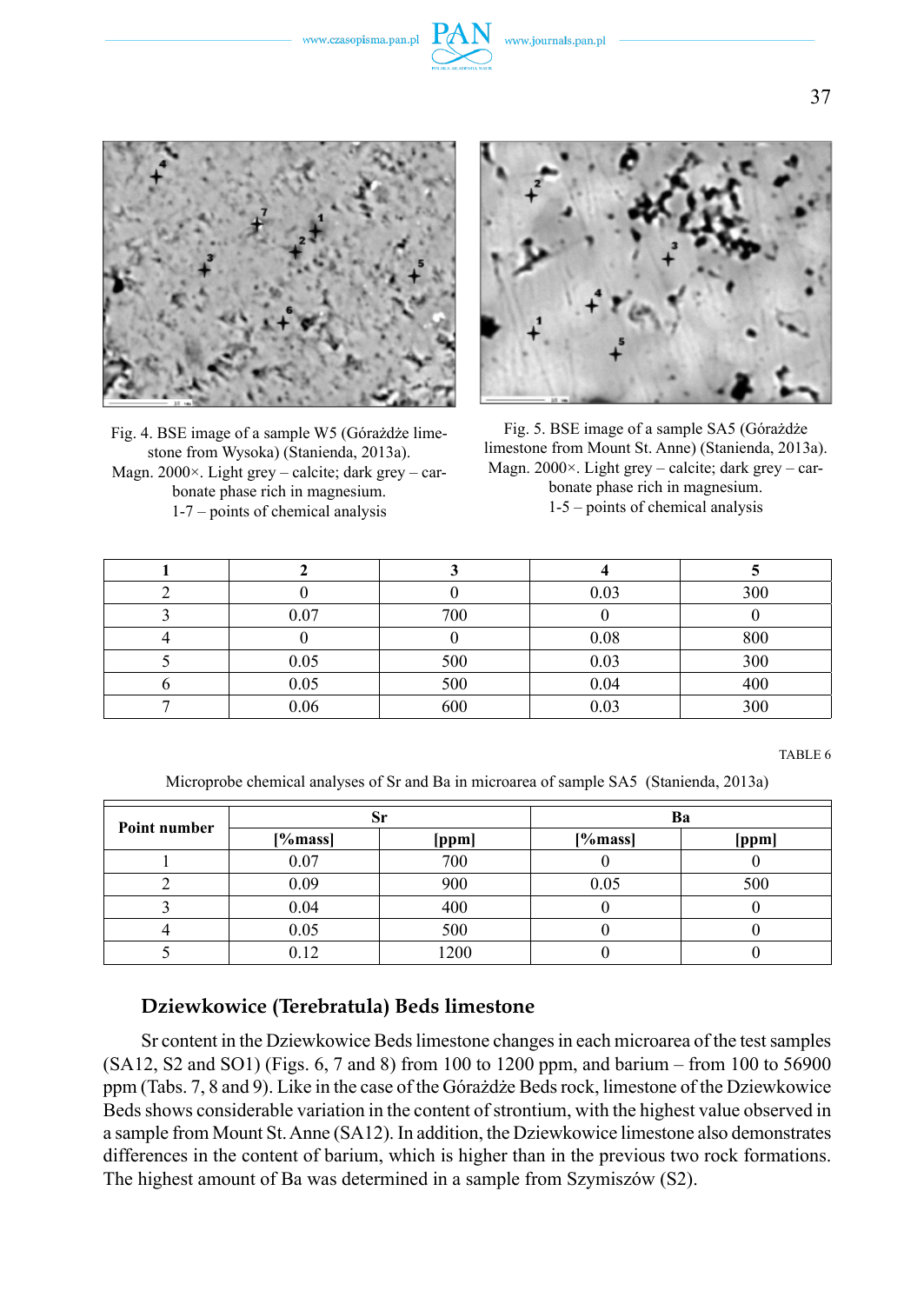



Fig. 6. BSE image of a sample SA12 (Dziewkowice limestone from Mount St. Anne) (Stanienda, 2013a). Magn. 2000×. Light grey – calcite. 1-4 – points of chemical analysis



Fig. 7. BSE image of a sample S2 (Dziewkowice limestone from Szymiszów) (Stanienda, 2013b). Magn. 500×. Light grey – calcite. 1-9 – points of chemical analysis



Fig. 8. BSE image of a sample SO1 (Dziewkowice limestone from Strzelce Opolskie) (Stanienda, 2013a). Magn.  $2000 \times$ . Light grey – calcite. 1-6 – points of chemical analysis

|              | ЮI      |       | Ba      |       |
|--------------|---------|-------|---------|-------|
| Point number | [%mass] | [ppm] | [%mass] | [ppm] |
|              | 0.04    | 400   |         |       |
|              | 0.08    | 800   | 0.08    | 800   |
|              |         |       |         |       |
|              |         | 1200  |         |       |

Microprobe chemical analyses of Sr and Ba in microarea of sample SA12 (Stanienda, 2013a)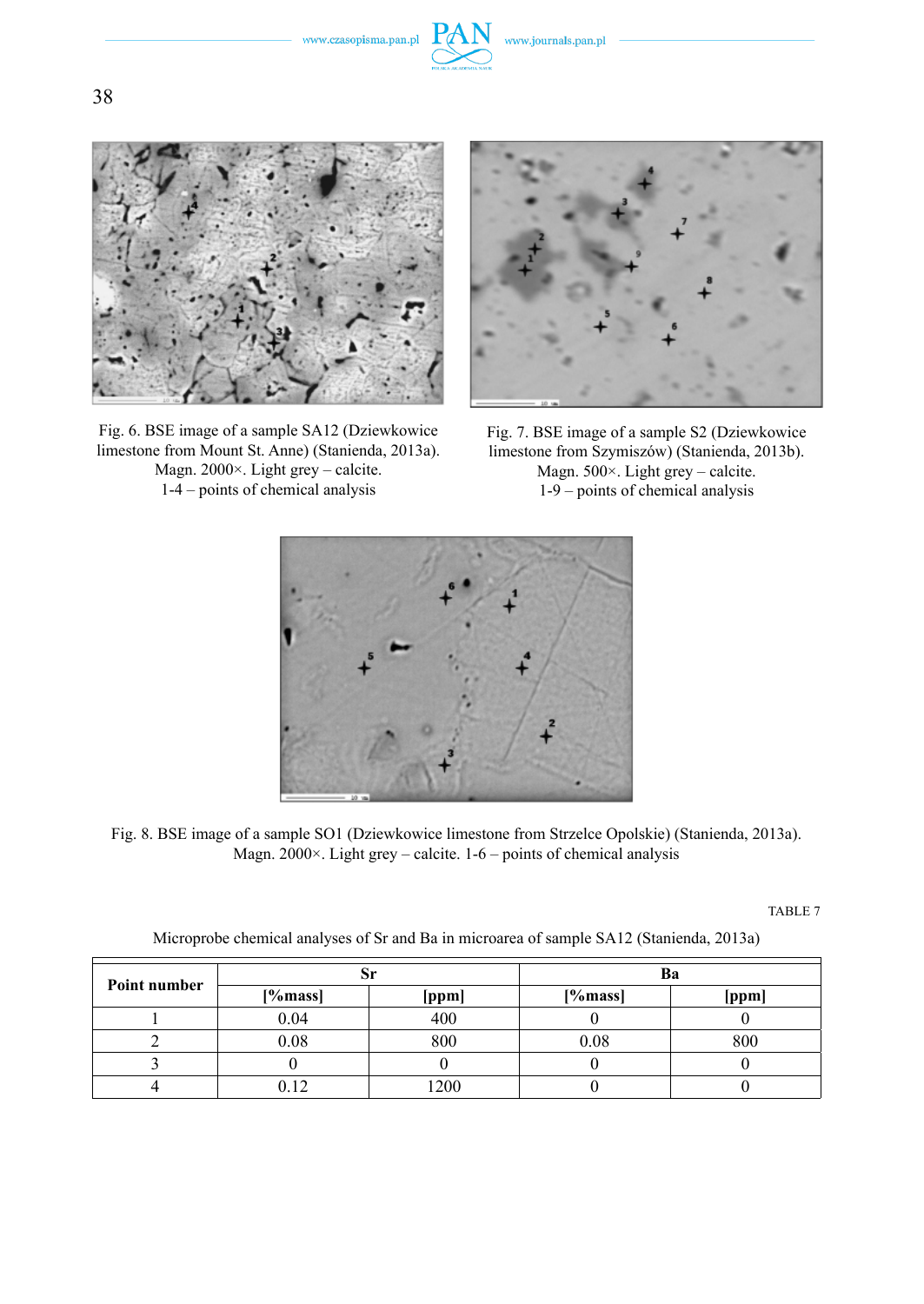

39

#### TABLE 8

| Point number   | Sr      |       | Ba       |       |  |
|----------------|---------|-------|----------|-------|--|
|                | [%mass] | [ppm] | [%mass]  | [ppm] |  |
|                |         |       | 0.84     | 8400  |  |
| $\mathfrak{D}$ | 0.02    | 200   | 0.01     | 100   |  |
|                | 0.01    | 100   |          |       |  |
|                |         |       | 5.69     | 56900 |  |
|                |         |       | 0.02     | 200   |  |
| 6              |         |       |          |       |  |
| ┑              |         |       | 0.01     | 100   |  |
| 8              | 0.03    | 300   | $\theta$ |       |  |
| О              |         |       | 0.01     | 100   |  |

#### Microprobe chemical analyses of Sr and Ba in microarea of sample S2 (Stanienda, 2013b)

TABLE 9

Microprobe chemical analyses of Sr and Ba in microarea of sample SO1 (Stanienda, 2013a)

| Point number |         |       | Ba      |       |
|--------------|---------|-------|---------|-------|
|              | [%mass] | [ppm] | [%mass] | [ppm] |
|              | 0.04    | 400   |         |       |
|              |         |       |         |       |
|              | 0.04    | 400   | 0.02    | 200   |
|              |         |       | 0.03    | 300   |
|              | 0.02    | 200   |         |       |
|              |         |       |         |       |

#### **Karchowice Beds limestone**

Sr content in the Dziewkowice Beds limestone changes in each microarea of the test samples (SO14, SO17, SO20, TO5 and to15) (Figs. 5, 6 and 7) from 200 to 2900 ppm, and barium – from 100 to 36600 ppm (Tabs. 10, 11, 12, 13 and 14). For the samples of the quarry in Strzelce Opolskie (SO14, SO17 and SO20), Sr contents varies slightly in different points of the tested micro-areas from 200 to 580 ppm. Larger differences in the quantities were observed in case of Ba: from 10 to 410 ppm. A significant variability of both Sr and Ba was shown by the results of the analysis of samples from the quarry in Tarnów Opolski. The amount of Sr changes in those samples from 200 to 2900 ppm, and the amount of Ba – from 200 to 36600 ppm. The test results indicate that a higher content of both strontium and barium was determined in the microarea points of the samples from the Tarnów Opolski deposit and a lower content was found in limestone from the deposit of Strzelce Opolskie. Moreover, the results of the spectral microanalysis indicate that Karchowice limestone exhibits the largest variation in the content of both Sr and Ba while compared with the previous rock formations.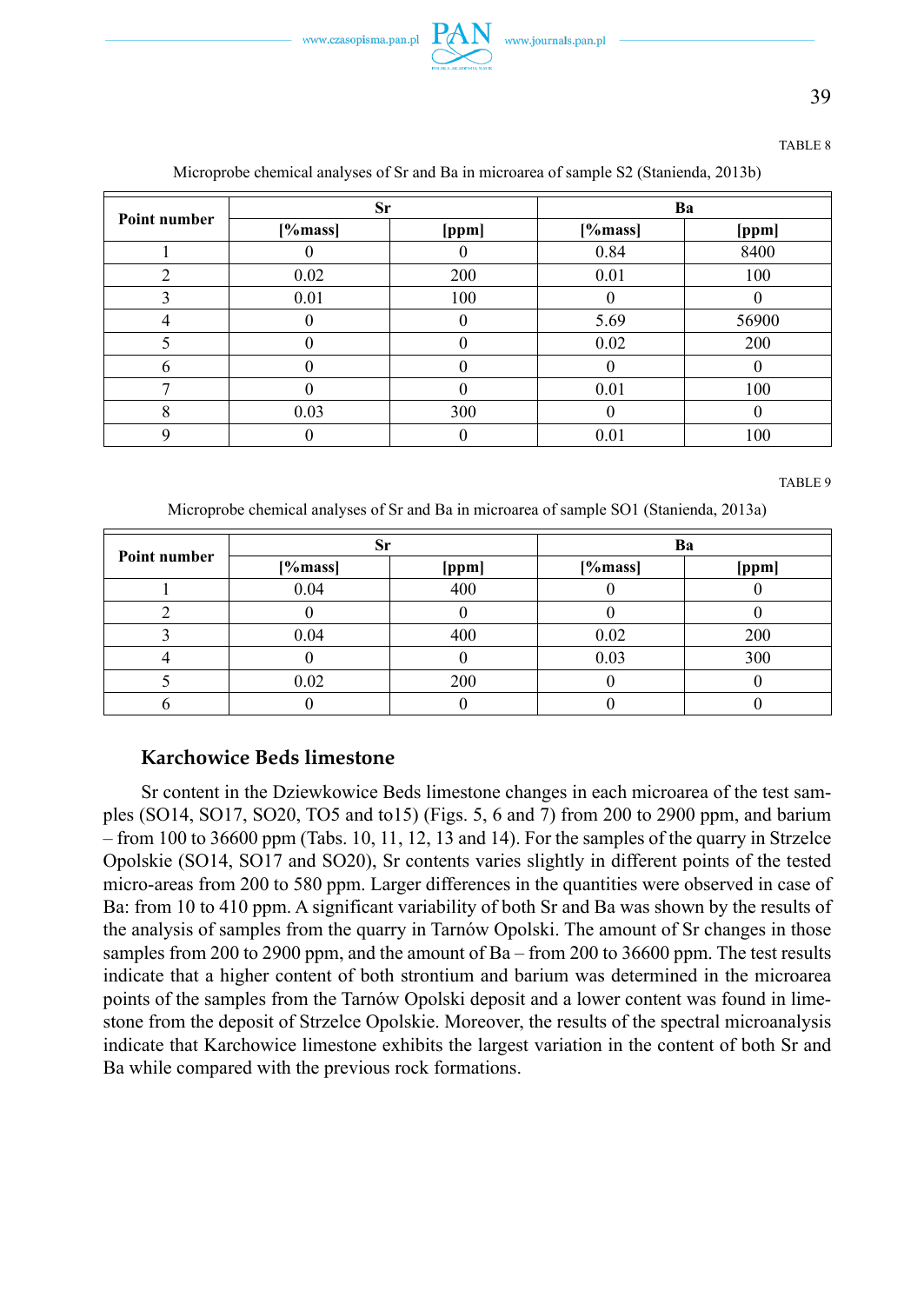



Fig. 8. BSE image of a sample SO14 (Karchowice limestone from Strzelce Opolskie) (Stanienda, 2013a). Magn. 2000×. Light grey – calcite; dark grey – carbonate phase rich in magnesium. 1-8 – points of chemical analysis



Fig. 9. BSE image of a sample SO17 (Karchowice limestone from Strzelce Opolskie ) (Stanienda, 2013b). Magn. 2000×. Light grey – calcite; dark grey – carbonate phase rich in magnesium. 1-4 – points of chemical analysis



Fig. 10. BSE image of an SO20 sample (Karchowice limestone from Strzelce Opolskie) (Stanienda, 2013a). Magn. 2000×. Light grey – calcite; dark grey – carbonate phase rich in magnesium; light – silicates. 1-7 – points of chemical analysis



Fig. 11. BSE image of an TO5 sample (Karchowice limestone from Tarnów Opolski) (Stanienda, 2011). Magn. 1000×. Light grey – calcite; dark grey – carbonate phase rich in magnesium; white – Mn-Fe concretions. 1**-**5 – points of chemical analysis

Microprobe chemical analyses of Sr and Ba in microarea of sample SO14 (Stanienda, 2013a)

| Point number | ЮI      |       | Ba      |       |
|--------------|---------|-------|---------|-------|
|              | [%mass] | [ppm] | [%mass] | [ppm] |
|              |         |       |         |       |
|              |         |       | 0.001   |       |
|              |         |       | 0.013   | 130   |
|              |         |       | 0.020   | 200   |
|              | 0.049   | 490   | 0.007   |       |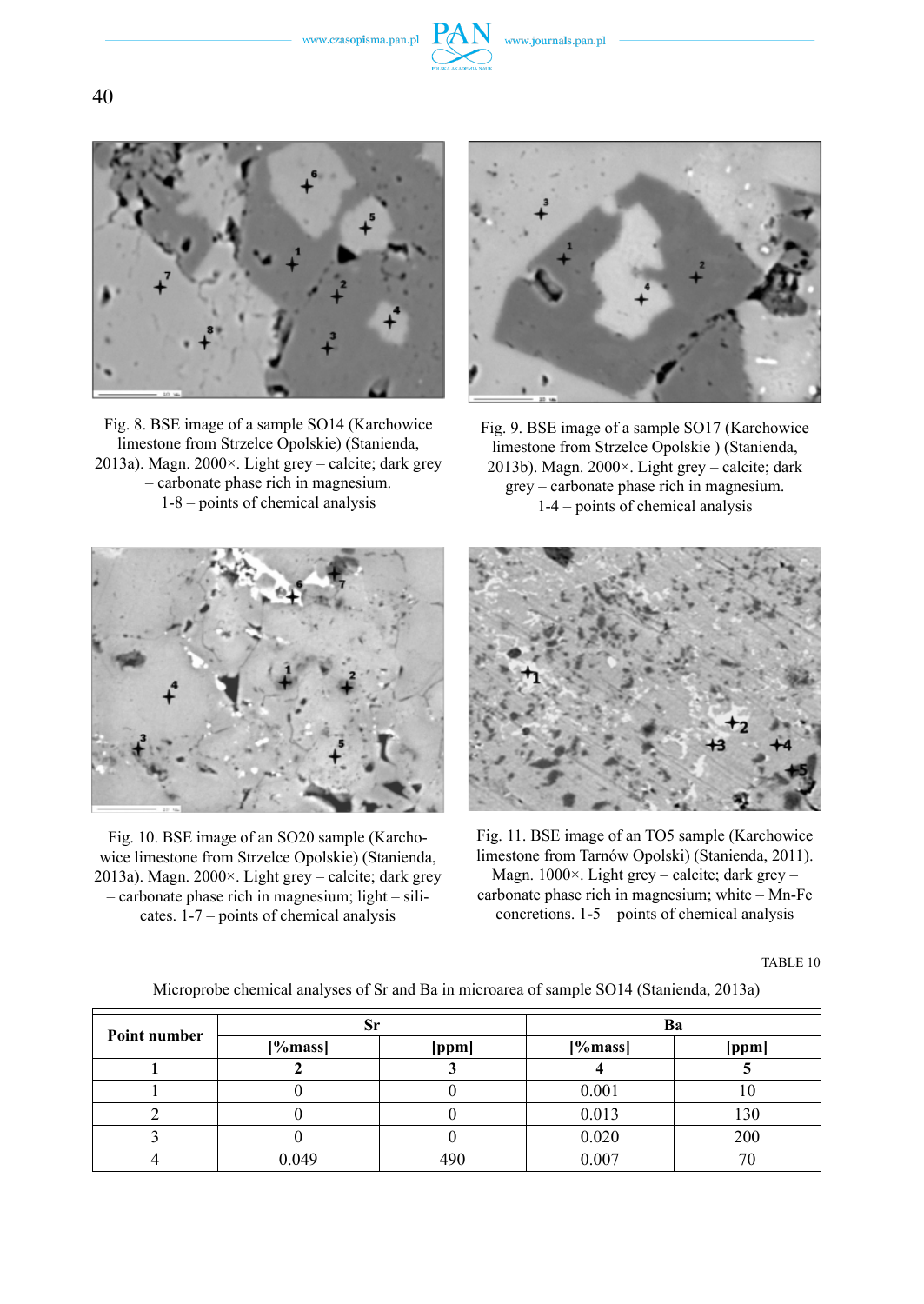



Fig. 12. BSE image of a sample TO15 (Karchowice limestone from Tarnów Opolski) (Stanienda, 2011). Magn. 1000×. Light grey – calcite; dark grey – carbonate phase rich in magnesium; white – Fe oxides. 1-6 – points of chemical analysis

| 0.058 | 580 | 0.024 | 140             |
|-------|-----|-------|-----------------|
|       |     | 0.006 | 60              |
| 0.053 | 530 | 0.026 | 260             |
|       |     | 0.041 | 41 <sup>c</sup> |

TABLE 11

Microprobe chemical analyses of Sr and Ba in microarea of sample SO17 (Stanienda, 2013b)

| Point number | ЮI      |       |         |       |
|--------------|---------|-------|---------|-------|
|              | [%mass] | [ppm] | [%mass] | [ppm] |
|              | 0.03    | 300   | 0.01    | 100   |
|              | 0.04    | 400   | 0.01    | 00    |
|              |         |       |         |       |
|              |         |       |         |       |

TABLE 12

Microprobe chemical analyses of Sr and Ba in microarea of sample SO20 (Stanienda, 2013a)

| Point number | Sr      |       | Ba      |       |
|--------------|---------|-------|---------|-------|
|              | [%mass] | [ppm] | [%mass] | [ppm] |
|              |         |       | 0.01    | 100   |
|              | 0.02    | 200   | 0.01    | 100   |
|              |         |       |         |       |
|              | 0.03    | 300   |         |       |
|              | 0.05    | 500   |         |       |
|              |         |       | 0.04    | 400   |
|              |         |       |         |       |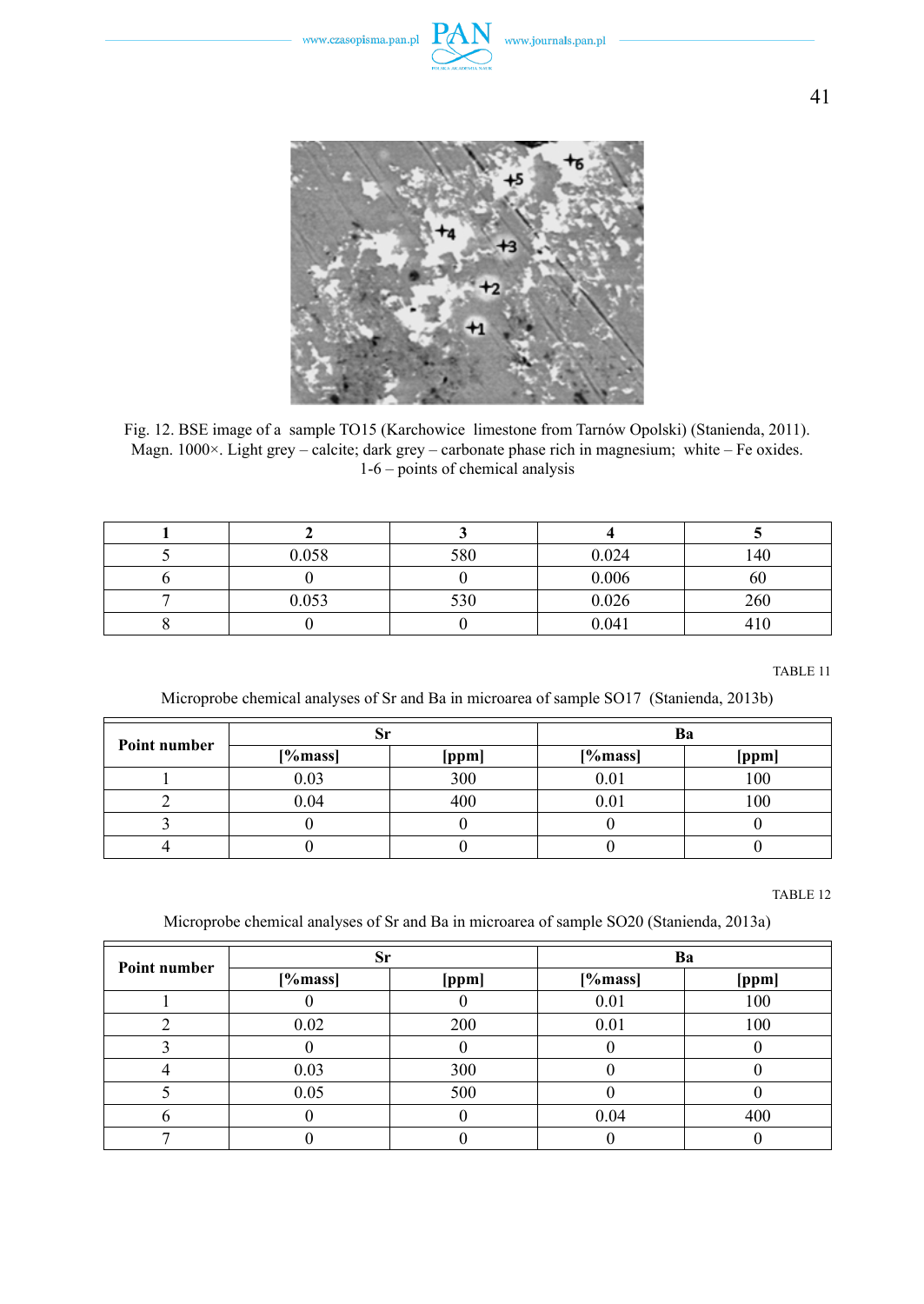

| Point number | Sr      |       | Ba      |       |
|--------------|---------|-------|---------|-------|
|              | [%mass] | [ppm] | [%mass] | [ppm] |
|              | 0.05    | 500   | 3.66    | 36600 |
|              | 0.27    | 2700  | 1.51    | 15100 |
|              | 0.04    | 400   | 0.04    | 400   |
|              | 0.03    | 300   | 0.11    | 1000  |
|              | 0.10    | 1000  | 0.02    | 200   |

Microprobe chemical analyses of Sr and Ba in microarea of sample TO5 (Stanienda, 2011)

TABLE 14

Microprobe chemical analyses of Sr and Ba in microarea of sample TO15 (Stanienda, 2011)

| Point number | Sr      |       | Ba      |       |
|--------------|---------|-------|---------|-------|
|              | [%mass] | [ppm] | [%mass] | [ppm] |
|              | 0.04    | 400   | 0.08    | 800   |
|              | 0.09    | 900   | 0.08    | 800   |
|              | 0.06    | 600   | 0.06    | 600   |
| 4            | 0.02    | 200   | 0.04    | 400   |
|              | 0.29    | 2900  | 0.15    | 1500  |
| 6            | 0.22    | 2200  | 0.02    | 200   |

# **4. Conclusions**

The results of research presented in this article showed the presence of strontium and barium in the limestone of the Opole Silesia region. These elements were marked in rocks of all lower Muschelkalk formations (Middle Triassic), originating in various areas of Opole Silesia. Differences in the content of strontium and barium characterizes not only deposits of different formations but the variability is also observed in limestone within each of these formations. Differentiation of the amount of Sr, and Ba is also reflected in the rocks of the same formations, from different areas of Opole Silesia.

AES ICP spectrometry results indicate that the Gogolin and Karchowice limestones are the least rich in Sr, and Ba, while higher contents of these elements can be found in the Górażdże and Dziewkowice (Terebratula) Beds. The data obtained as a result of a strontium XRF analysis showed that higher amounts of Sr was determined in the Gogolin, Górażdże and Dziewkowice limestones, while the lowest content of the element characterized the Karchowice limestone. Results of ICP AES spectrometry and the XRF analysis showed the presence of varying strontium content in samples LD11 and G1 of the Gogolin Beds. This may be due to the fact that the marking of Sr was conducted using two different testing methods. Furthermore, strontium is present in varying amounts in low magnesium calcite crystals formed possibly due to the transformation of aragonite during the processes of diagenesis, which is an unstable variety of calcium carbonate, and with which strontium is associated. Thus, performing an analysis on a material taken from the same averaged sample containing various types of calcite, including grains of primary, low magnesium calcite and high magnesium calcite, and marking the presence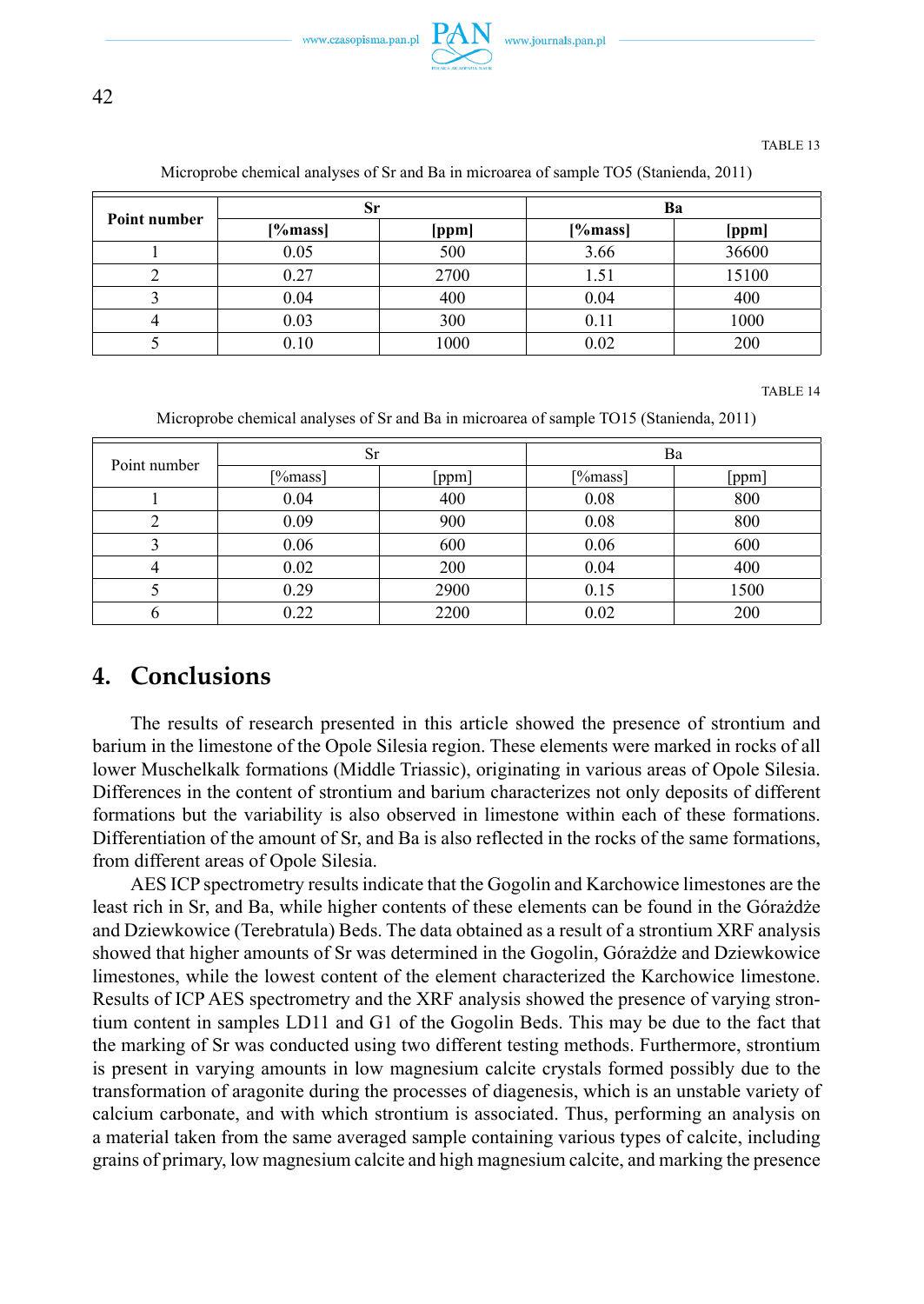

of elements such as Sr and Ba, which appear there in small amounts, can yield varying results, which is associated with varying calcite concentration in a sample subjected to a particular analysis. For this study, due to the fact that the ICP AES method was applied to more samples than the XRF method, the results of the ICP AES tests are assumed to be more reliable than the results obtained during the XRF analysis. The results of the tests, which show the variability of amounts of strontium and barium in microareas of the sample, confirm the differences in Sr and Ba content even within the same sample. Varying amounts of Sr and Ba in samples of each formation are related to the specificity of the method, as the measurements of the elements are made at selected points of microareas in a sample. The differentiation of Sr and Ba was observed within the same microarea. A possible reason for that is different varieties of calcite building the microareas of the analyzed sample. During the measurements in microareas, the highest content of Sr was determined in the samples from the Karchowice Beds, and the highest content of Ba was found in the Dziewkowice and Karchowice Beds limestone. The results of those tests confirmed the lowest content of Sr, and Ba present in the microareas of the Gogolin Beds limestone.

While analyzing the presence and diversity of Sr and Ba in Triassic limestones of the Opole Silesia region, which are raw materials used in various sectors of the economy, the genesis of these elements should be explained. Strontium is an element of high ionic radius, focused in the Earth's crust, especially in the continental zone. The size of the ionic radius of  $Sr^{2+}$  is 0.13 nm and represents an intermediate between the radii of  $Ca^{2+}$  and  $K^+$  ions, so Sr connects to isovalent diadiochy of Ca and heterovalent diadiochy of K (Polański, 1988b). Thus, almost the entire amount of strontium found in the Earth's crust is concentrated in the minerals of the rock-forming calcium and potassium (Polański, 1988b). The results of the tests in microareas made within the carbonate mass of the analyzed rocks show that Sr and Ba are present in the carbonate mineral phases. Therefore, these elements also occur in some of the carbonate minerals. According to the literature, strontium occurs in aragonite skeletons and shells of marine organisms (Boggs 2010; Mackenzie & Andersson, 2013; Morse & Mackenzie 1990; Polański, 1988b; Stanienda, 2013a  $\&$  2014). Its presence in aragonite stems from the fact that Sr has a larger ionic radius than the ionic radius of Ca. Therefore, it enters the structure of aragonite, which is analogous to strontianite, more easily than calcite. In turn, the mineral material made of aragonite is richer in strontium than a calcitic material (Boggs, 2010; Polański, 1988b; Stanienda, 2014). However, aragonite is an unstable calcium carbonate phase, because during the process of diagenesis it is transformed into low magnesium calcite. Only the presence of strontium shows that the initial phase of calcium carbonate was just aragonite. Barium, like strontium, has a large ionic radius of approx. 0.16 nm, so its geochemical behavior in the Earth's crust is directed by diadochy of potassium, which has a similar ionic radius (Polański, 1988). Accordingly, the greater part of Ba is collected in the rock-forming potassium minerals. Moreover barium, like strontium, is an ingredient of aragonite shells of many lower marine organisms and after their death it passes to the bottom sediments (Boggs, 2010; Morse & Mackenzie, 1990; Polański, 1988b; Stanienda, 2014). A strontium-barium compound is a results of similarly sized ionic radii of  $Sr^{2+}$  and  $Ba^{2+}$ (Boggs 2010; Polański, 1988b; Stanienda, 2014). Just like in the case of strontium, barium enters the structure of aragonite easier than the structure of calcite. Its presence, like the presence of strontium, attests to the presence of aragonite, an unstable phase of calcium carbonate, in the original carbonate material, which was transformed into low magnesium calcite during the diagenesis.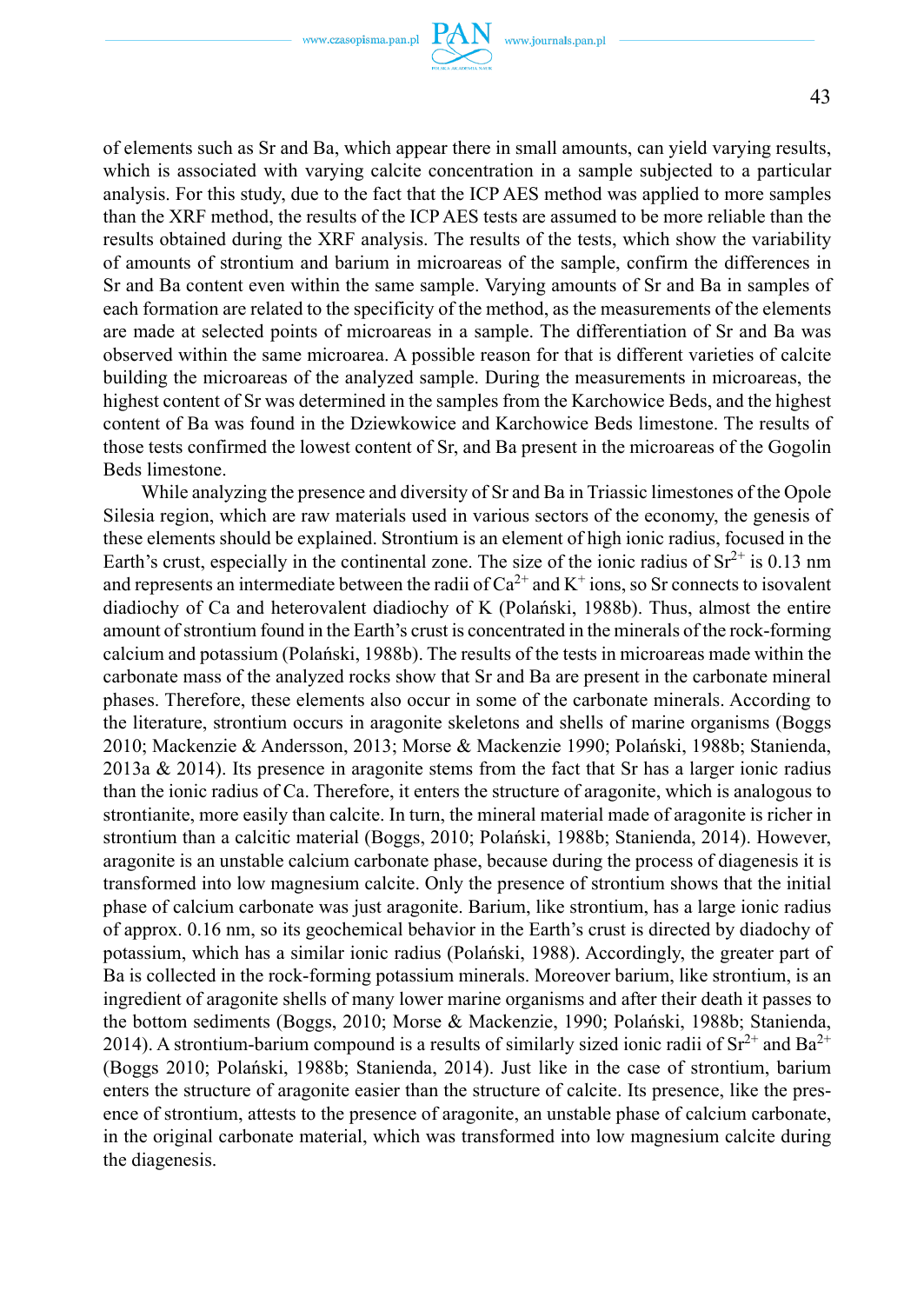

The results of the strontium and barium studies and the analysis of the genesis of these elements indicate that Sr and Ba are present in low magnesium calcite crystals. Thus, limestone enriched in Sr and Ba is predominantly composed of low magnesium calcite. However, it is assumed that, in addition to low magnesium calcite crystals containing strontium and barium, crystals of that phase of calcium carbonate which do not contain Sr and Ba may also be present. These are probably low magnesium calcite crystals of the original carbonate material or low magnesium calcite crystals which were transformed into low magnesium calcite during the diagenesis with aragonite. Strontium and barium are not expected to occur in phases enriched

in magnesium carbonate, such as high magnesium calcite, dolomite or huntite. The presence of Sr and Ba may then indicate the uniformity of the composition of geochemical limestone which is predominantly composed of low magnesium calcite. This can be a valuable piece of information in the conduct of selective mining, allowing to acquire limestone built predominantly with low magnesium calcite, a small percentage of Mg and Fe and other elements, especially in the aspect of using this type of raw material in the lime industry and the industries in which raw limestone of "pure" quality is required or where the acceptable levels of dopants are minimal.

The research results should be analyzed in terms of the impact of Sr and Ba on the environment due to the use of limestone from the area of Opole Silesia in different economic sectors, e.g. in the lime and agricultural industries or as a sorbent in the flue gas desulfurization. The results of the ICP AES and XPS analyzes show that the average content of strontium in the Gogolin Beds limestone varies from 175 to 434.1 ppm, in the Górażdże Beds limestone – from 198 to 334.6 ppm, in the Terebratula (Dziewkowice) Beds rocks – from 210 to 312.9 ppm and in the Karchowice Beds rocks – from 120 to 230 ppm. The results of the tests of microareas indicate that the strontium content measured in the selected points of the microareas changes in the Gogolin Beds limestone from 100 to 1000 ppm, in the Górażdże Beds limestone from 100 to 1200 ppm, in the Terebratula Beds limestone also from 100 to 1200 ppm and in the Karchowice Beds limestone from 200 to 2900 ppm. Sr values obtained from the ICP AES and XRF measurements fall within the strontium content typical of limestone sediments, shallow and deep water sediments, as well as tertiary and older ones (Polański, 1988a, b). Higher content of strontium, from 1000 to 2900 ppm, determined at the microarea points, is typical of current sediments. In deep contemporary sedimentary limestone, Sr content is 2000 ppm (Polański, 1988a, b), while in shallow water Holocene limestone it reaches 6500 ppm. Strontium is also present in skeletons of various marine organisms. Its content in calcite building mussel shells is from 75 to 3000 ppm, in aragonite from 750 to 5500 ppm. In corals, the amount of aragonite is from 4000 to 170,000 ppm of strontium, while calcite of urchins comprises from 750 to 2200 ppm of Sr (Polański, 1988b). This data indicates that in some cases the strontium content in the natural environment can exceed even 150,000 ppm, therefore the amount indicated in the limestone of Opole Silesia area that does not exceed 2900 ppm, should be considered as traces which do not represent a threat to the environment, even after the limestone is processed during its application in various industries. The results of ICP AES showed that the average content of barium in the Gogolin Beds limestone is from 150 to 240 ppm, in the Górażdże Beds limestone it is from 188 to 303 ppm, in the Terebratula Beds limestone – from 215 to 287 ppm and in the Karchowice Beds limestone – from 105 to 205 ppm. The content of Ba marked in the selected points of microareas in the samples is: in the Gogolin Beds limestone from 300 to 2000 ppm, in the Górażdże Beds limestone from 300 to 800 ppm, in the Dziewkowice (Terebratula) Beds

44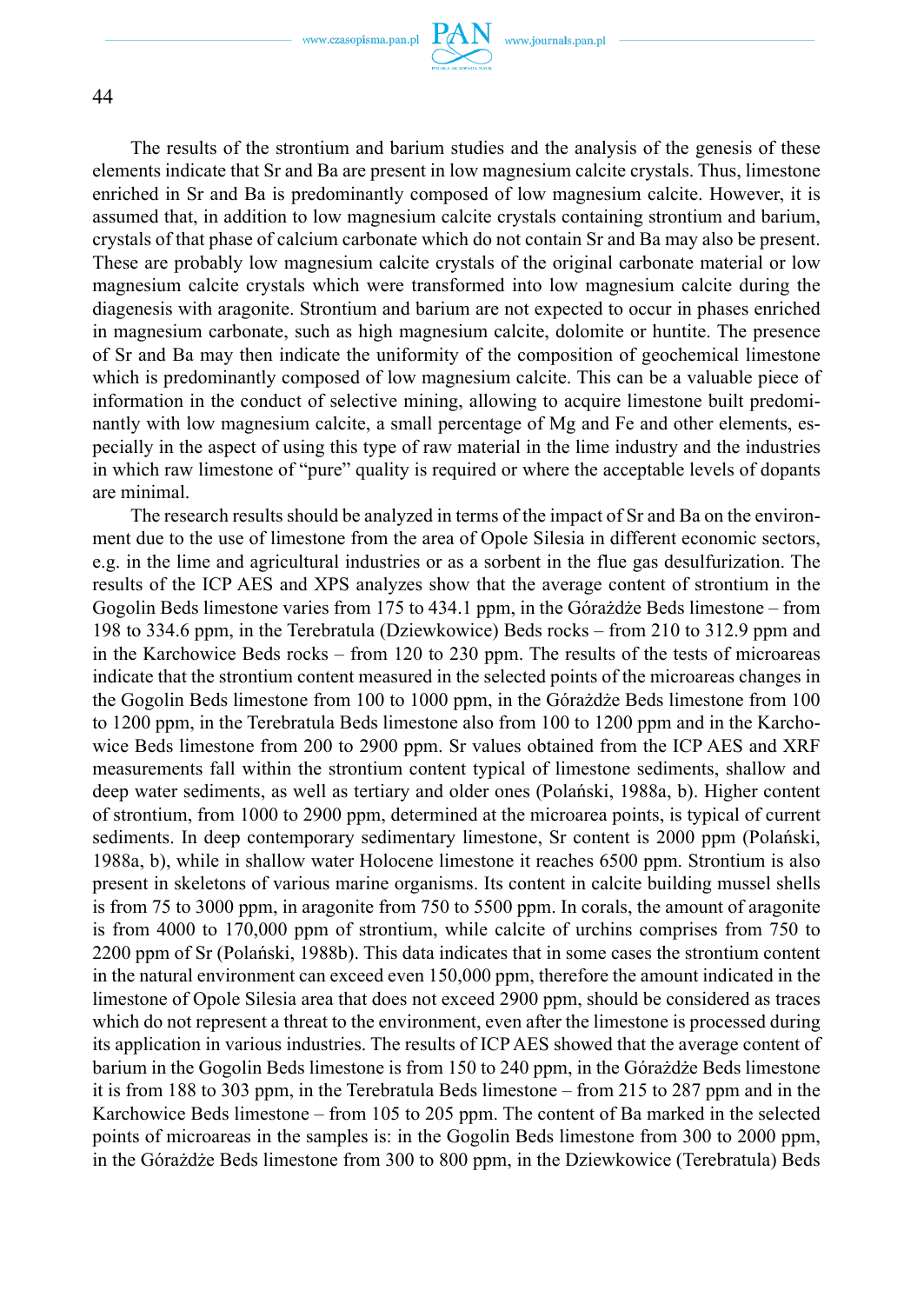www.czasopisma.pan.pl

limestone from 100 to 56,900 ppm and the Karchowice Beds rock from 10 to 36,600 ppm. The amount of barium in marine limestone sediments averages from 90 to 190 ppm (Polański, 1988a, b). Thus, the obtained results exceed the values of Ba typical of limestone deposits, especially in case of the amount of Ba obtained from single points of microareas. When analyzing the possibility of the presence of barium in the environment, it should be added that the content of this element in deep-sea clay sediments can be up to 4200 ppm. The content of Ba is also higher in manganese nodules, as it amounts to 3000 ppm (Polański, 1988b). Therefore, concentrations of Ba found in the environment are higher than those characteristic of carbonate rocks and marked in limestone from the area of Opole Silesia during the ICP AES analysis of the average content of this element. Thus, despite the increased amount of Ba marked during the single point analyses of microareas in the samples, it should be assumed that the overall, average content of barium in the limestone deposits from the region of Opole Silesia will not pose a threat to the environment and at the same time will not limit the use of limestone from this area in the various fields of economy.

### **References**

- Ali S.A., Clark W.J., Moore W.R., Dribus J.R., 2010. *Diagenesis and reservoir quality*. Oilfield Review, 22, No 2, p. 14-27.
- Althoff P.L., 1977. *Structural refinements of dolomite and a magnesian calcite and implications for dolomite formation in the marine environment*. American Mineralogist, 62, p. 772-783.
- Assmann P., 1944. *Die Stratigraphie der oberschlesischen Trias. Teil 2. Der Muschelkalk*. Abhandlungen des Reichsamtes für Bodenforschung, Neue Folge, 208, p. 1-124.
- Ball T.K., Wysocka M., 2011. *Radon in coalfields in the United Kingdom and Poland.* Arch. Min. Sci., Vol. 56, No 2, p. 249-264.
- Bazzazi A.A., Esmaeili M., 2012. *Prediction of backbreak in open pit blasting by adaptive neuro-fuzzy inference system*. Arch. Min. Sci., Vol. 57, No 4, p. 933-943.
- Bodzioch A., 2005. *Biogeochemical diagenesis of the Lower Muschelkalk of Opole region*. Adam Mickiewicz University Press, Poznań, Geologia 17.
- Boggs S. Jr., 2010. *Petrology of sedimentary rocks. Second Edition*. Cambridge University Press.
- Fairchild I.J., Borsato A., Tooth A.F., Frisia S., Hawkesworth C.J., Huang Y., Mc Dermott F., Spiro B., 2000. *Controls on trace element (Sr-Mg) composition of carbonate cave waters: implication for speleothem climatic records*. Chemical Geology, 166, p. 255-269.
- Mackenzie F.T., Andersson A.J., 2013. *The Marine carbon system and ocean acidification during Phanerozoic Time*. Geochemical Perspectives, 2, No 1.
- Mikaeil R., Yousefi R., Ataei M., Farani R.A., 2011. *Development of a new classification system for assessing of carbonate rock sawability*. Arch. Min. Sci., Vol. 56, No 1, p. 59-70.
- Morse J.W., Andersson A.J., Mackenzie F.T., 2006. *Initial responses of carbonate-rich shelf sediments to rising atmospheric pCO2 and ''ocean acidification'': Role of high Mg-calcites*. Geochimica et Cosmochimica Acta, 70, p. 5814-5830.
- Morse J.W., Mackenzie F.T., 1990. *Geochemistry of sedimentary carbonates*. Elsevier, Tom 33, 707.
- Polański A., 1988. *Podstawy geochemii*. Wydawnictwa geologiczne, Warszawa.
- Stanienda K., 2011. *Effects of dolomitization processes in the Triassic limestone of Tarnów Opolski Deposit*. Silesian University of Technology Press, Gliwice.
- Stanienda K., 2013a. *Diagenesis of the Triassic limestone from the Opole Silesia in the aspect of magnesian calcite presence*. Silesian University of Technology Press, Gliwice.
- Stanienda K., 2013b. *Huntite in the Triassic limestones of Opolski Silesia*. Mineral Resources Management, IGSMiE PAN, Kraków, 29(3), p. 79-98.